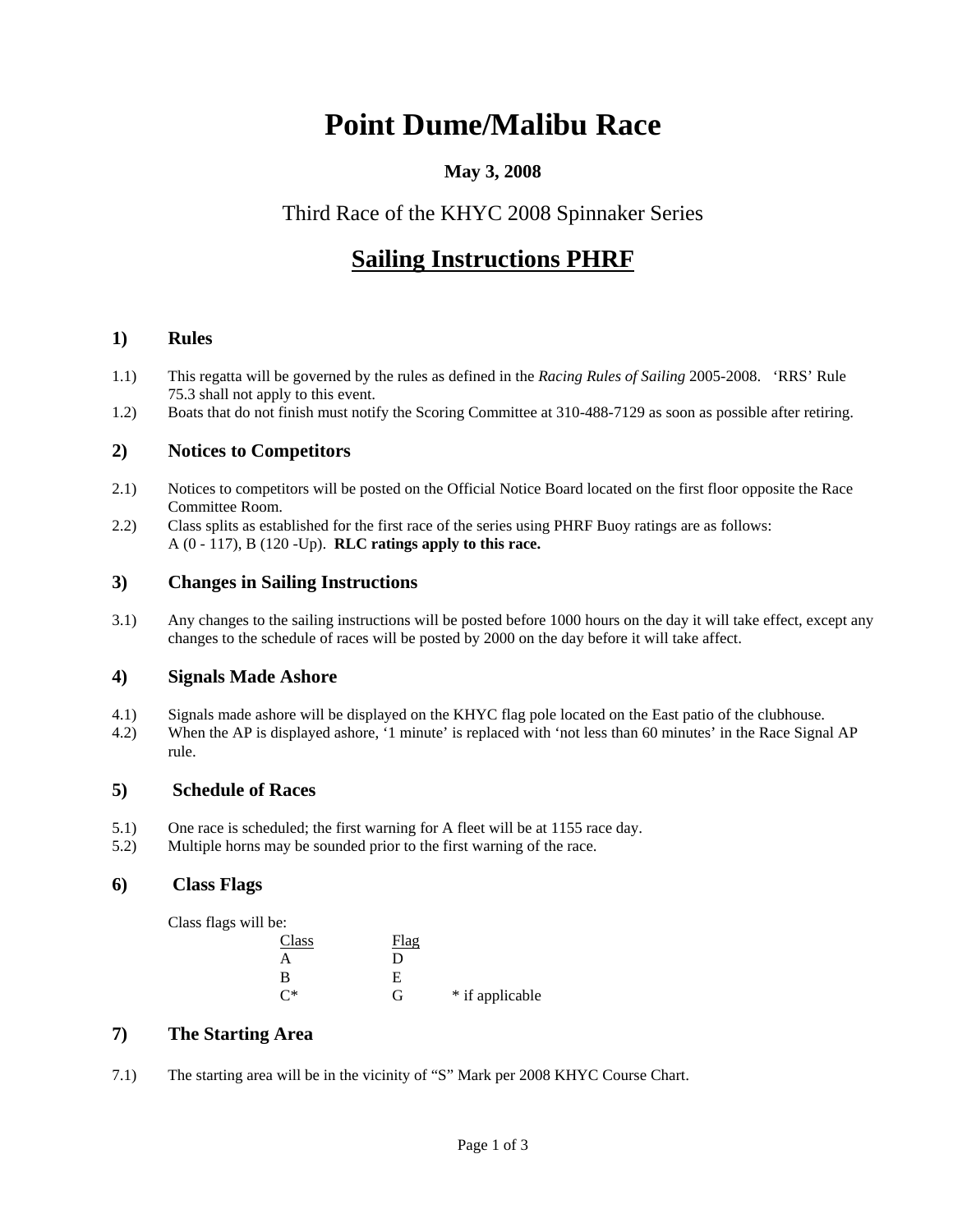#### **SAILING INSTRUCTIONS - POINT DUME/MALIBU RACE**

#### **8) The Race Course**

- 8.1) From the start, **Class A boats** will round the Pt. Dume buoy "R12" to port, then King Harbor "G" mark to port, "W" mark to port, then to the finish. Official distance is 44.5 NM.
- 8.2) From the start, **Class B boats** will round a buoy located off the Malibu Pier (see 9.3 ) to port, then King Harbor "G" mark to port and "W" mark to port, then to the finish. Official distance is 34.9 NM.

#### **9) Marks**

- 9.1) Nearby marks are spar buoys or inflatable buoys in the approximate positions defined on 2008 KHYC Course Chart and local marine charts.
- 9.2) The Pt. Dume buoy, R12, is located at 33 deg. 59 min 36 sec N by 118 deg. 48 min.18 sec W.
- 9.3) The Malibu buoy is in reported position of 33 deg 02 min 02 sec N and 118 deg 40 min 22 sec W, and approximately 1000 feet from Malibu pier on a bearing of 300 degrees true. If this buoy is not on station racers shall start the return leg when they reach the reported position.
- 9.4) "W" mark is the white center channel buoy at the entrance to King Harbor.

#### **10) Obstructions**

10.1) None noted.

#### **11) The Start**

- 11.1) Races will be started using rule 26 with the warning signal given five minutes before the start.
- 11.2) The starting line will be between a staff displaying an orange flag on the race committee boat and a staff with an orange flag floating to port from the race committee boat.
- 11.3) Boats whose warning signal has not been made shall **avoid the starting area.**
- 11.4) The Race Committee will attempt to hail sail numbers of OCS boats. Failure of the Committee to do so will not be grounds for redress.
- **12)** Reserved for future use.

#### **13) The Finish**

13.1) The finish line will be between a staff displaying an orange flag on the RC boat and the Redondo Beach East Jetty light #2 at the harbor entrance. If the Committee boat is off station boats shall take their times when the jetty light bears 100 degrees off the starboard beam. Notify the scoring committee at (310) 488-7129 (cell) or (310) 375-7619 land line by noon on Sunday May 4th.

#### **14) Penalty System**

- 14.1) The Two Turns penalty is replaced with a One-Turn penalty, to include one tack and one jibe, modifying the Scoring Penalty, rules 44.1 & 44.2. Rule 44.3 shall not apply.
- 14.2) Boats that accept and execute the One Turn penalty shall sign up to that effect on the form posted on the Official Notice Board after the race.